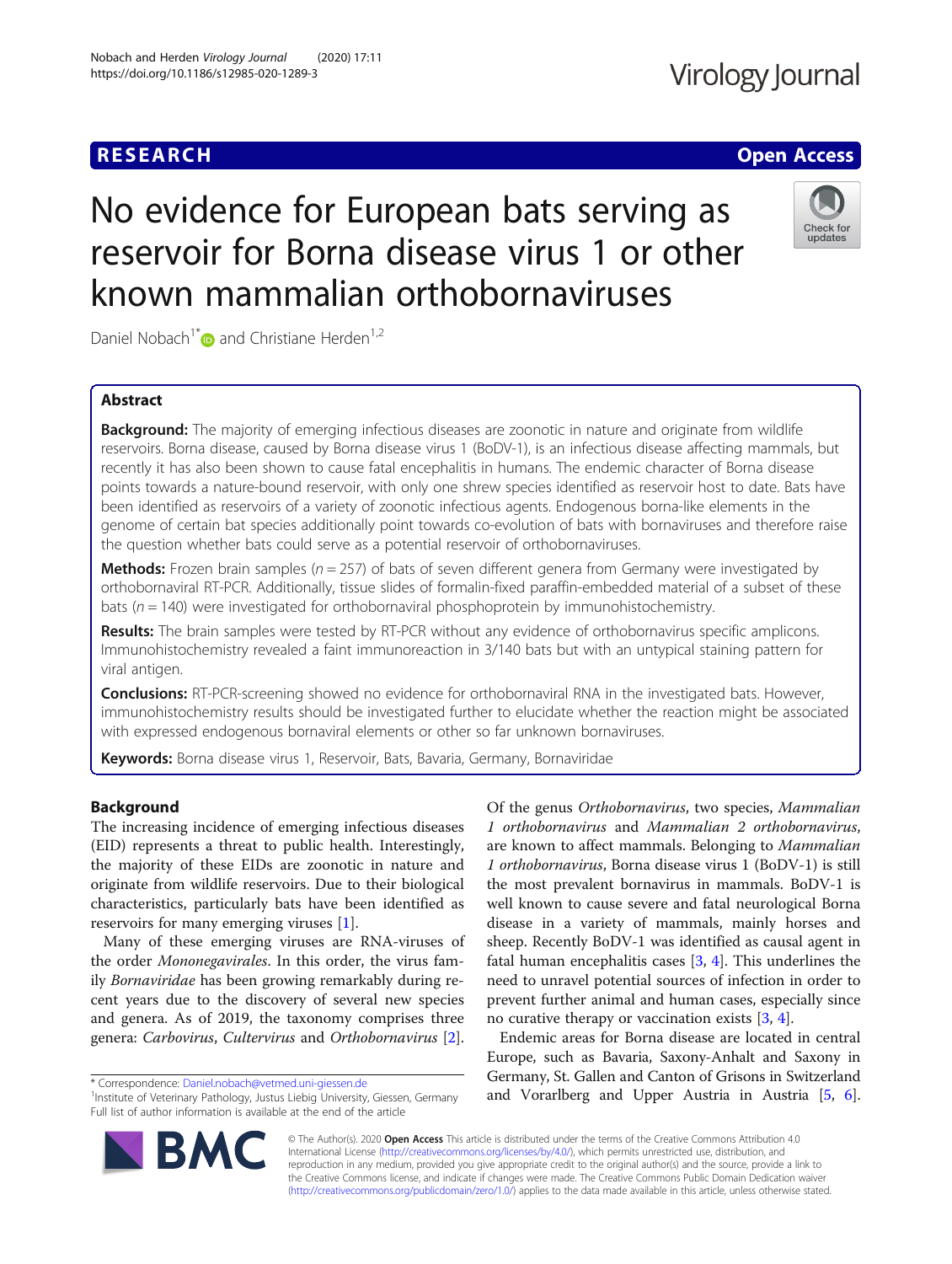Phylogeny of BoDV-1 isolates reflects their geographical origin and respective endemic regions regardless of the host species they have been isolated from [\[5\]](#page-4-0). The endemic character, strong conservation of the viral genome and seasonal occurrence of the disease already pointed to a potential wildlife reservoir [[7\]](#page-4-0). As the sequences of BD cases from neighbouring locations are particularly stable even over years, this wildlife reservoir was assumed to be territorially bound [[5\]](#page-4-0). In several of the endemic areas, the bicolored white-toothed shrew (Crocidura leucodon), belonging to the order of Eulipotyphla, has been identified as natural reservoir of BoDV-1 [\[6,](#page-4-0) [8,](#page-4-0) [9\]](#page-4-0). However, beside the bicolored white-toothed shrew, no other reservoir, neither Eulipotyphla nor rodent, has been found yet. Bank voles have been experimentally proven to be susceptible to BoDV-1 [\[10\]](#page-4-0) and serum antibodies against bornaviruses have been detected in free ranging bank voles [\[11](#page-4-0)]. Nevertheless, there is no evidence for naturally infected bank voles in endemic areas to date. Serological data have shown that several other free ranging small mammals, mostly belonging to the order of Rodentia, can also exhibit serum antibodies against Bornaviridae, but without any other evidence of BoDV-1-infection [[9\]](#page-4-0). Only bicolored white-toothed shrews display a disseminated virus distribution and harbour BoDV-1 in excretory and secretory organs [[9,](#page-4-0) [12\]](#page-4-0) and shed infectious virus which suggests that they can transmit BoDV-1 [\[13\]](#page-4-0).

Although several rodents and other small mammals are known as important reservoirs for many viruses, bats (order: Chiroptera) represent the vast majority of identified natural reservoirs of several virus families/species to date [[1,](#page-4-0) [14](#page-4-0)]. For example, bats are known reservoirs for a growing list of RNA viruses, including rabies virus and other lyssaviruses, henipaviruses, coronaviruses and ebola virus [[15\]](#page-4-0). Virus infections in bats follow the typical pattern of reservoirs with a persistent course lacking clinical disease [[1,](#page-4-0) [16\]](#page-4-0). Several biological characteristics including gregariousness with large colonies, seasonal migrating and long life span make bats suitable to carry and spread viruses [[16](#page-4-0)]. Seasonal migrating and wide hunting territories of bats can lead to wide distribution of harboured viruses  $[1]$  $[1]$ , however, shedding in pulses and additional local factors can lead to local transmission events  $[16]$  $[16]$ . In Europe, 35 bat species from the order Chiroptera can be found [\[17\]](#page-4-0). These European bats share the same biological characteristics, but transmission events of zoonotic viruses are rare due to smaller dimensions of populations and colonies [[18\]](#page-4-0). In Germany, 25 bat species can be encountered from the family Rhinolophidae and Vespertilionidae [\[19](#page-4-0)]. They include common native species, such as members of the genera Pipistrellus, Myotis and Vespertilio, and some seriously endangered species like Rhinolophus hipposideros, Myotis emarginatus and Barbastella barbastellus [\[19](#page-4-0)]. Several bat species, for example Myotis natteri, use roosts in barns and stables [[20\]](#page-4-0), which facilitates the possibility of virus transmission to livestock [[18](#page-4-0)].

In addition, endogenous bornavirus-like elements (EBL) have been detected in the genome of several bat species  $[21-24]$  $[21-24]$  $[21-24]$  $[21-24]$  $[21-24]$ . These EBL are DNA-sequences in bat genomes displaying considerable sequence identities to present-day bornaviral genes on amino acid level of about 30–50% [[25\]](#page-4-0). In some bat species, transcription of EBL similar to the bornaviral RNA-dependent RNApolymerase has been reported [[22\]](#page-4-0). Further analysis of these EBL strongly hint at ancestral and repeated contact between bats and bornaviruses during their evolution at least 11,8 million years ago [[23](#page-4-0), [26](#page-4-0)]. The function of these EBL is still discussed and an immunological benefit in the interaction with bornaviruses has been suggested in some mammalian species [\[22,](#page-4-0) [27](#page-5-0)]. As the retaining of the expressed EBL in the bat genome despite evolutionary selection requires resources, a benefit of the EBL and regular encounters between bornaviruses and bats during evolution seem plausible [[22\]](#page-4-0).

In conclusion, due to the continuous detection of new viruses in bats, the unclear situation regarding additional potential BoDV-1-reservoirs and molecular evidence for co-evolution of bats and bornaviruses, this study was conducted to investigate the potential presence of the most common orthobornaviruses in bats from endemic and non-endemic areas in Germany.

#### Methods

Two hundred fifty-seven brain samples of bats from Germany (97 from endemic regions in Bavaria) were provided by the Leibniz Institute for Zoo and Wildlife Research (Leibniz-IZW), Berlin (79 Pipistrellus sp., 67 Nyctalus sp., 57 Myotis sp., 22 Eptesicus sp., 17 Vespertilio sp., 12 Plecotus sp., 2 Barbastella sp., 1 bat without species identification), and stored frozen at − 80 °C. Additionally, bat organs from diagnostic necropsies archived as formalin-fixed paraffin-embedded (FFPE) material of 101 bats from the German federal state of Bavaria (31 Pipistrellus sp., 14 Vespertilio sp., 12 Eptesicus sp., 12 Nyctalus sp., 10 Plecotus sp., 8 Myotes sp.) and 39 bats from the federal state of Hesse (5 *Myotis* sp., 2 Pipistrellus sp., 2 Plecotus sp., 1 Nyctalus sp., 29 bats without species identification) were provided by the Leibniz-IZW, the State Veterinary Institute of Giessen (Landesbetrieb Hessisches Landeslabor) and the Department of Animal Ecology and Systematics, Giessen. All organ tissues were retrieved from diagnostic necropsy material from carcasses submitted by bat rehabilitation centres and bat researchers in Germany to the respective institution. Samples from the Leibniz-IZW were archived materials from a previous larger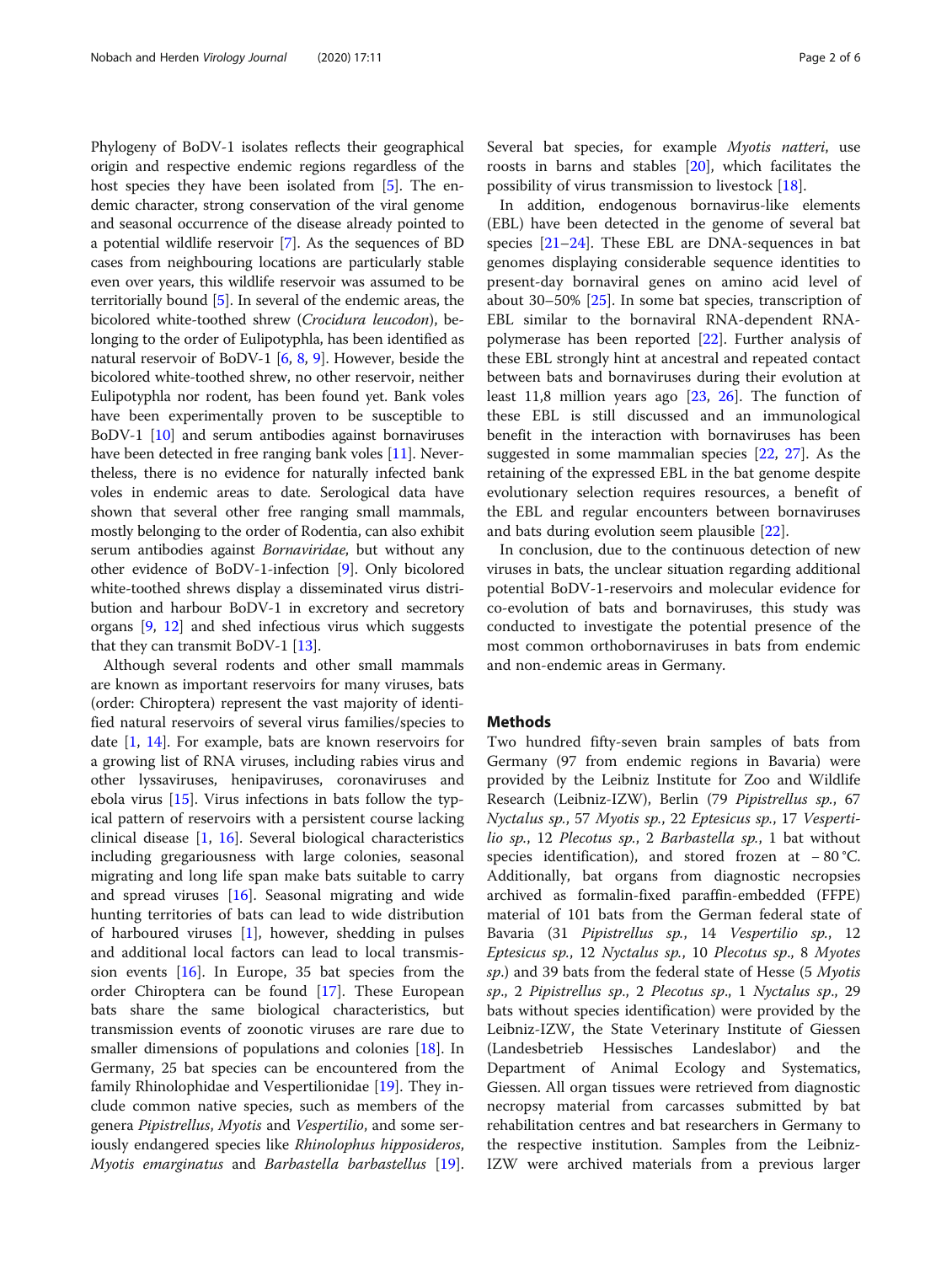study on disease and causes of death in European bats from Germany [\[28](#page-5-0)].

For screening for orthobornaviral RNA (200 bp of X/ P-ORF), brain samples were analysed by a two-step RT-PCR detecting a broad spectrum of orthobornaviruses (see below). RNA isolation and RT-reaction was performed with RNEasy Mini kit (Qiagen) and Quantitect Reverse Transcription Kit (Qiagen) according to manufacturer's instructions, respectively. PCR was performed with MyTaq HSMix (Bioline) under manufacturer's standard condition with degenerated primers (Additional file [2:](#page-3-0) Table S1) [[29](#page-5-0)]. These primers were designed to detect viruses of seven species of the genus Orthobornavirus (Mammalian 1 orthobornavirus, Mammalian 2 orthobornavirus, Passeriform 1 orthobornavirus, Passeriform 2 orthobornavirus, Psittaciform 1 orthobornavirus, Psittaciform 2 orthobornavirus and Waterbird 1 orthobornavirus), but not viruses of the species Elapid 1 orthobornavirus of the genus Orthobornavirus or viruses of the genera Carbovirus or Cultervirus. The applied RT-PCR assay has been proven to detect several known pathogenic members of the genus Orthobornavirus (BoDV-1, variegated squirrel bornavirus 1 (VSBV-1), parrot bornavirus 2 (PaBV-2), parrot bornavirus 4 (PaBV-4)) [\[29\]](#page-5-0). As internal control, glyceraldehyde-3 phosphate-dehydrogenase-(GAPDH)-amplification (402 bp) was included. As positive control, isolated RNA from a BoDV-1-positive mouse was used, and a formerly negatively tested bat served as negative control. Lengths of amplicons were visualized with gel electrophoresis (2% agarose gel with 3% Midori Green (Biozym)) according to manufacturer's instructions and commercial Sanger sequencing of orthobornaviral amplicons was performed for positive controls (GATC, Eurofins Genomics). BoDV-1 negatively-tested bat-RNA was spiked with serial dilutions of either BoDV-1-RNA, VSBV-1-RNA, PaBV-2-RNA or PaBV-4-RNA to assess specificity and sensitivity.

To screen for bornaviral antigen, immunohistochemistry was performed using a polyclonal antibody for the detection of bornaviral phosphoprotein (antibody p24). This antibody is known for its cross-reactivity also with the phosphoprotein of PaBV-2 and PaBV- 4 of the species *Psittaciform 1 orthobornaviruses* [[30\]](#page-5-0) and VSBV-1 [[31](#page-5-0)]. All reactions were compared to a negative control slide incubated with a rabbit serum (Rabbit Immunoglobulin Fraction, Dako). Organs with positive immunostaining were further examined with a panel of antibodies to examine specificity of this reaction. The panel included two antibodies directed against the viral nucleoprotein of BoDV-1 (monoclonal antibody Bo18 [[32\]](#page-5-0) and polyclonal antibody anti-BoDV-N  $[4]$  $[4]$ ) and a mix of polyclonal antibodies detecting VSBV-1 nucleoprotein and phosphoprotein [provided by Dennis

Tappe, Bernhard Nocht Institute Hamburg]. To exclude unspecific reaction of the polyclonal rabbit-antibodies, a polyclonal antibody detecting rabies virus as well as a second control rabbit serum (Thermofisher) were used as additional negative controls (details on immunohistochemistry protocols in Additional file [4:](#page-4-0) Table S2).

#### Results

By RT-PCR-screening, in 239/257 samples GAPDHamplicons could be obtained, the other 19 samples were excluded due to insufficient quality. These 239 samples were tested for orthobornaviral RNA and no specific amplicons regardless of origin from endemic or nonendemic areas were observed. The control consisting of RNA of a BoDV-1 infected mouse was correctly amplified as verified by correct size on the gel and respective sequences (Additional file [1:](#page-3-0) Figure S1). Spiking of bat RNA with serial dilutions of various orthobornavirus-RNA demonstrated the detection limit of 5000 orthobornavirus copies in 660 ng RNA.

By immunohistochemistry applying the polyclonal antibody p24 specific for the phosphoprotein, a faint reaction was found in 3/140 animals, in particular located in the cytoplasm of smooth muscle cells of the intestine. All respective negative control slides were without any immunoreaction regardless which control antibody was used. No immunoreactivity was found using the monoclonal antibody Bo18 specific for the BoDV-1 nucleoprotein in these samples. Immunoreactivity was found using the polyclonal antibody detecting BoDV-1 nucleoprotein in one sample and using the polyclonal antibodies detecting VSBV-nucleoprotein and phosphoprotein in two samples. However, in 17/140 other animals a comparable immunoreaction was observed in negative control slides using control rabbit serum or polyclonal anti-rabies antibodies (details in Additional file [5:](#page-4-0) Table S3 and Additional file [3](#page-3-0): Figure S2).

#### **Discussion**

Recent cases of fatal encephalitis in humans due to BoDV-1 infection strengthen the need to survey potential wildlife reservoirs and identify potential risk factors for infection. Although the bicolored white-toothed shrew has been identified as indigenous reservoir of BoDV-1, other potential reservoirs or animal carriers are still unknown so that further investigations of small mammals including bat species are urgently needed. Bats have already been discovered as reservoir of emerging and highly pathogenic viruses. Many factors, such as their gregarious way of life, can facilitate pathogen transmission to other bats and virus persistence in the population. In European bats, only few zoonotic viruses have been discovered [[18,](#page-4-0) [33,](#page-5-0) [34\]](#page-5-0) and the overall hazard for humans is comparably low [\[18](#page-4-0)]. As some bats take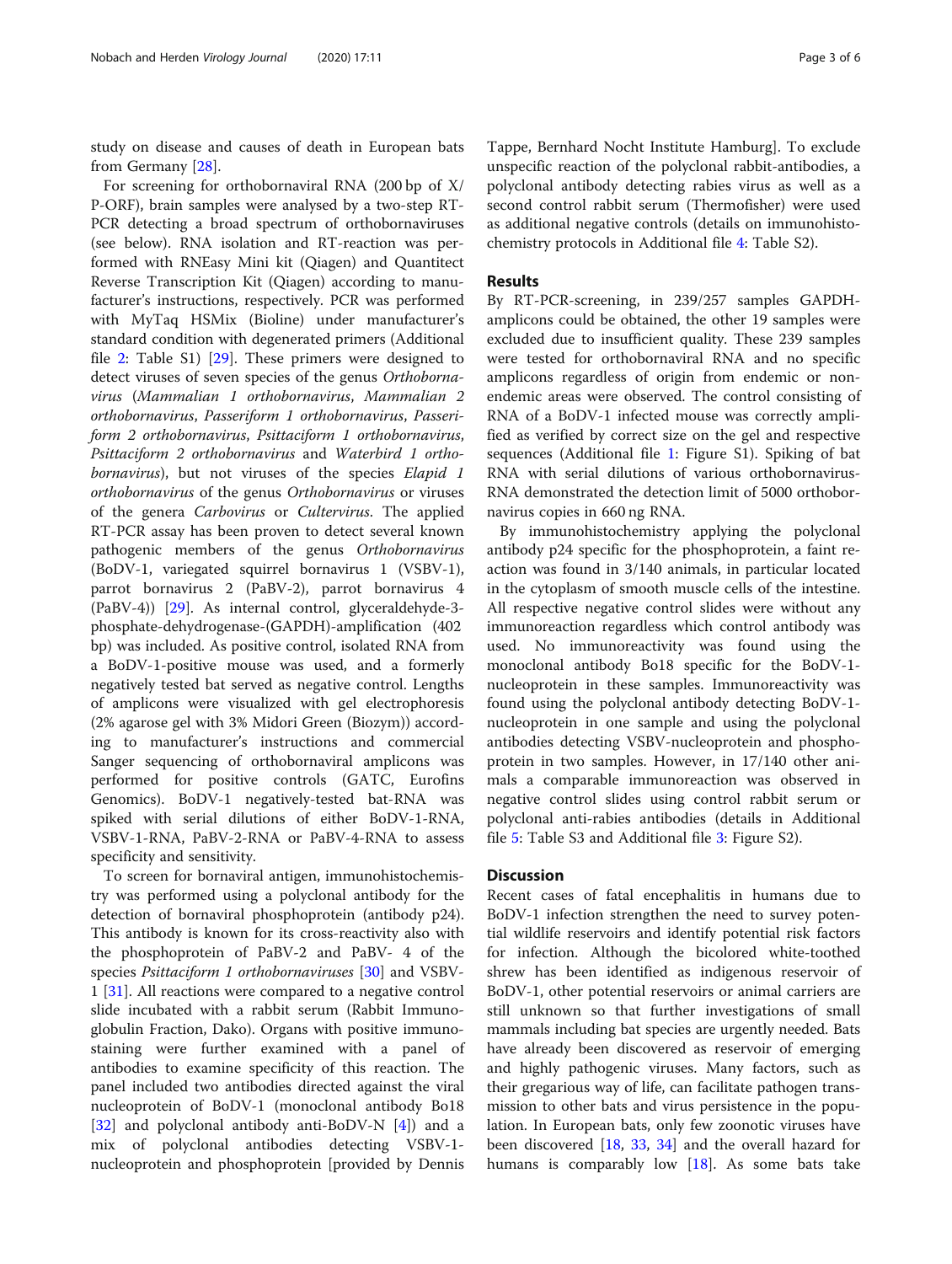<span id="page-3-0"></span>roosts in barns and stables [\[20\]](#page-4-0) and bat carcasses are found in close proximity to agriculture [\[35](#page-5-0)], a risk of sporadic transmission events to livestock animals can be assumed if viruses can be detected. Animal movement across borders of endemic regions during hunting and migration of bats seems to contradict stable geographical clustering of BoDV-1 isolates and the hypothesis of a territorially bound reservoir [\[5](#page-4-0)]. Nonetheless, consistent usage of the same roosts as summer or winter quarter may support observed clustering and could facilitate rare endemic transmission. Additionally, the molecular evidence for co-evolution of bats and bornaviruses [\[22,](#page-4-0) [27](#page-5-0)] could suggest the possibility of infections of other potentially so far unknown bornaviruses beside the tested orthobornaviruses. Therefore, this study aimed to examine the possible role of bats as carrier and reservoir of orthobornaviruses such as BoDV-1 as one of the most common virus.

All samples originated from bats which died because of injuries or disease. They were part of a previous study on diseases and causes of death in European bats, where traumatic injuries and inflammatory lesions, partly due to bacterial infections, were the major cause of deaths in these animals [[28\]](#page-5-0). Since Borna disease in animals is known to be endemic in specific areas of Germany [\[5](#page-4-0)], samples were sorted by regional origin corresponding to known endemic regions (Bavaria) and other nonendemic regions in Germany. However, as some bat species tend to have wide hunting territories or migrate during the year and can cross the borders of endemic regions, this sorting might bear a risk of bias. The study includes samples from available bat species and is not limited to bat species suspected to interact with bornaviruses [\[23,](#page-4-0) [24](#page-4-0)] as interspecies virus transmission has already been observed [\[1](#page-4-0), [14](#page-4-0)].

Interestingly, the screening by RT-PCR for orthobornaviral RNA provided no evidence of orthobornavirus infection in the investigated bats. The detection limit of the applied orthobornavirus RT-PCR was 0.01 ng/μl orthobornaviral RNA in 700 ng/μl mammalian RNA according to literature [[29\]](#page-5-0) and 5000 copies in 660 ng RNA in our own testing. Therefore, already low amounts of viral RNA should have been detected as verified by the correct amplification of all control orthobornavirus species. Spillover host [\[36\]](#page-5-0) and reservoir species [[12](#page-4-0)] regularly yield high amount of viral RNA, much higher than the detection level of the applied RT-PCR assay. However, the presence of previously undiscovered bornavirus species, such as the ones recently described in reptiles and classified as carboviruses [\[37\]](#page-5-0) cannot be excluded and could be further investigated by broad and undirected approaches, such as metagenomics.

In contrast to the RT-PCR results, the faint immunohistochemical reaction in smooth muscles of three animals raises the question whether an antigen with cross-reactivity or a bornaviral phosphoprotein is present. However, in several other animals similar reactions were detected applying unrelated polyclonal antibodies produced in rabbits and unspecific rabbit serum. Moreover, the staining pattern is rather untypical for BoDV-1 but occurs regularly in avian bornavirus infections [[30](#page-5-0)]. The immunohistochemical reaction was not observed using a monoclonal antibody against the nucleoprotein of BoDV-1. It was observed in one animal using a polyclonal antibody against the nucleoprotein of BoDV-1 and in two animals using polyclonal antibodies against proteins of variegated squirrel bornavirus-1. Thus, an infection with another, so far unknown bornavirus could not completely be excluded and has to be investigated in further studies. Scarcity and limited quality of material impeded further immunohistochemical and molecular investigations. As endogenous bornaviral elements similar to bornaviral RNA-dependent RNApolymerase have been found in bats [\[22](#page-4-0)], a translated endogenous element could also have been detected by immunohistochemistry due to cross-reactivity. However, an endogenous bornaviral-phosphoprotein-like protein has not been found yet and some authors have discussed a deleterious effect of endogenization of bornaviral phosphoprotein  $[38]$  $[38]$  $[38]$ . On the contrary, an endogenous bornaviral-P-like protein might also help prevent against bornavirus infection as the bornaviral polymerase is inhibited by a disturbed nucleoprotein-phosphoproteinration [\[39\]](#page-5-0).

#### Conclusions

To summarize, RT-PCR-screening of tissues from European bats revealed no evidence for orthobornaviral RNA. Further studies could unravel whether the immunohistochemical reactions might be due to expression of endogenous sequences gained during evolution of the bat species or even new bornaviruses.

#### Supplementary information

Supplementary information accompanies this paper at [https://doi.org/10.](https://doi.org/10.1186/s12985-020-1289-3) [1186/s12985-020-1289-3.](https://doi.org/10.1186/s12985-020-1289-3)

Additional file 1: Figure S1. Gel electrophoresis of PCR Products. 1-10: Borna-negative samples of sufficient quality with GAPDH-band at 402 bpamplicon length; 11: Sample of insufficient quality without GAPDH-band; NTRT: No template reverse transcription-reaction control; PC: Positive control (BoDV-1-positive mouse); NC: Negative control (BoDV-1 negative bat); NTC: No template control of PCR; bp: base pairs.

Additional file 2: Table S1. Primer Sequences. Information about primers.

Additional file 3: Figure S2. Immunohistochemistry reactions in the intestine of Eptesicus nilssonii. 2A polyclonal antibody p24 specific for orthobornavirus phosphoprotein, staining of smooth muscle cells; 2B polyclonal antibody anti-BoDV-N specific for BoDV-1 nucleoprotein, no immunoreaction; 2C polyclonal antibodies VSBV-N and VSBV-P specific for VSBV-1 nucleoprotein and phosphoprotein, faint staining of smooth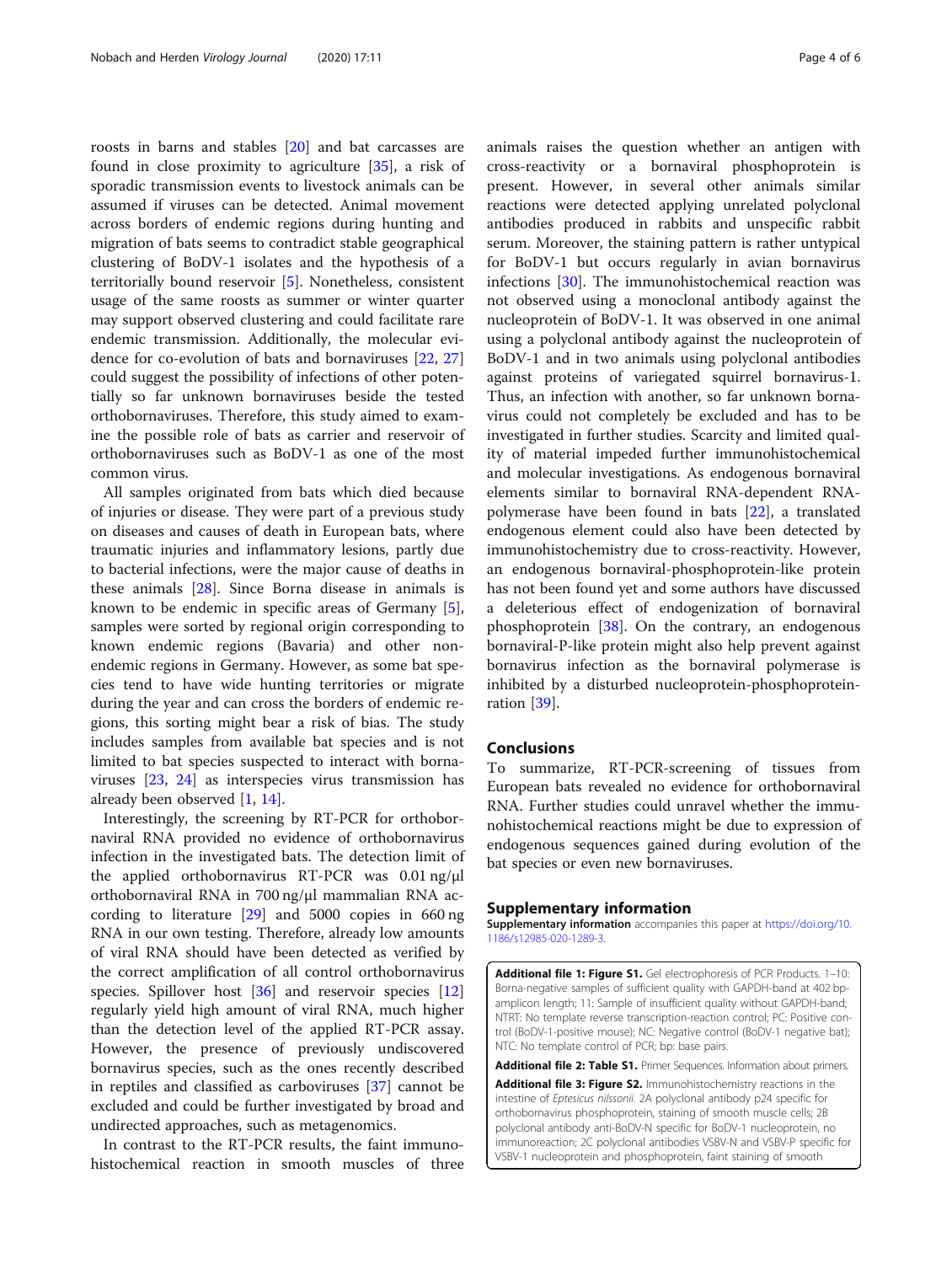<span id="page-4-0"></span>Additional file 4: Table S2. Immunhistochemistry details. Information about antibodies used in the immunohistochemistry.

Additional file 5: Table S3. Bats with positive immunoreactivity. Information about all bats with immunoreaction with antibody p24.

#### Abbreviations

BoDV-1: Borna disease virus 1; EBL: Endogenous bornavirus-like elements; EID: Emerging infectious disease; FFPE: Formalin-fixed paraffin-embedded; GAPDH: Glyceraldehyde-3-phosphate-dehydrogenase; PaBV-2: Parrot bornavirus 2; PaBV-4: Parrat bornavirus 4; sp.: Species; VSBV-1: Variegated squirrel bornavirus 1

#### Acknowledgements

The authors want to thank Silke Engel for help with the RT-PCR, Silke Gantz and Diana Waldschmidt for help with the immunohistochemistry and Jana Müller for fruitful discussions during writing and proofreading. The authors are grateful to Marion Biering, Kristin Mühldorfer and Gudrun Wibbelt, Leibniz Institute for Zoo and Wildlife Research, Berlin, Jorge A. Encarnação, Department of Animal Ecology and Systematics, and Anne Nesseler, State Veterinary Institute of Giessen, for sharing their archival samples.

#### Authors' contributions

DN contributed to the conception of the work, performed the laboratory work (RT-PCR, IHC) and analysed the data and wrote the manuscript. CH contributed to the conception of the work, the acquiring of samples and the interpretation of data and manuscript writing. All authors read and approved the final manuscript.

#### Funding

The authors declare that they have not received any funding.

#### Availability of data and materials

All data generated or analysed during this study are included in this published article and its supplementary information files.

#### Ethics approval and consent to participate

All work was done according to the respective laws of the Federal Republic of Germany. No additional ethic approval was required.

#### Consent for publication

Not applicable.

#### Competing interests

The authors declare that they have no competing interests.

#### Author details

<sup>1</sup>Institute of Veterinary Pathology, Justus Liebig University, Giessen, Germany. <sup>2</sup>Center for Mind, Brain and Behavior, Justus Liebig University, Giessen, Germany.

#### Received: 5 July 2019 Accepted: 22 January 2020 Published online: 30 January 2020

#### References

- 1. Calisher CH, Childs JE, Field HE, Holmes KV, Schountz T. Bats: important reservoir hosts of emerging viruses. Clin Microbiol Rev. 2006;19:531–45.
- 2. Amarasinghe GK, Ayllon MA, Bao Y, Basler CF, Bavari S, Blasdell KR, Briese T, Brown PA, Bukreyev A, Balkema-Buschmann A, et al. Taxonomy of the order Mononegavirales: update 2019. Arch Virol. 2019;164:1967–80.
- Korn K, Coras R, Bobinger T, Herzog SM, Lucking H, Stohr R, Huttner HB, Hartmann A, Ensser A. Fatal encephalitis associated with Borna disease virus 1. N Engl J Med. 2018;379:1375–7.
- 4. Schlottau K, Forth L, Angstwurm K, Hoper D, Zecher D, Liesche F, Hoffmann B, Kegel V, Seehofer D, Platen S, et al. Fatal encephalitic Borna disease virus 1 in solid-organ transplant recipients. N Engl J Med. 2018;379:1377–9.
- 6. Weissenbock H, Bago Z, Kolodziejek J, Hager B, Palmetzhofer G, Durrwald R, Nowotny N. Infections of horses and shrews with Bornaviruses in Upper Austria: a novel endemic area of Borna disease. Emerg Microbes Infect. 2017;6:e52.
- 7. Dürrwald R, Kolodziejek J, Muluneh A, Herzog S, Nowotny N. Epidemiological pattern of classical Borna disease and regional genetic clustering of Borna disease viruses point towards the existence of to-date unknown endemic reservoir host populations. Microbes Infect. 2006;8:917–29.
- 8. Hilbe M, Herrsche R, Kolodziejek J, Nowotny N, Zlinszky K, Ehrensperger F. Shrews as reservoir hosts of Borna disease virus. Emerg Infect Dis. 2006;12:675–7.
- 9. Bourg M, Herzog S, Encarnacao JA, Nobach D, Lange-Herbst H, Eickmann M, Herden C. Bicolored white-toothed shrews as reservoir for Borna disease virus, Bavaria, Germany. Emerg Infect Dis. 2013;19:2064–6.
- 10. Kinnunen PM, Inkeroinen H, Ilander M, Kallio ER, Heikkilä HP, Koskela E, Mappes T, Palva A, Vaheri A, Kipar A, Vapalahti O. Intracerebral Borna disease virus infection of Bank voles leading to peripheral spread and reverse transcription of viral RNA. PLoS One. 2011;6:e23622.
- 11. Kinnunen PM, Billich C, Ek-Kommonen C, Henttonen H, Kallio RK, Niemimaa J, Palva A, Staeheli P, Vaheri A, Vapalahti O. Serological evidence for Borna disease virus infection in humans, wild rodents and other vertebrates in Finland. J Clin Virol. 2007;38:64–9.
- 12. Puorger ME, Hilbe M, Muller JP, Kolodziejek J, Nowotny N, Zlinszky K, Ehrensperger F. Distribution of Borna disease virus antigen and RNA in tissues of naturally infected bicolored white-toothed shrews, Crocidura leucodon, supporting their role as reservoir host species. Vet Pathol. 2010;47:236–44.
- 13. Nobach D, Bourg M, Herzog S, Lange-Herbst H, Encarnacao JA, Eickmann M, Herden C. Shedding of infectious Borna disease Virus-1 in living bicolored white-toothed shrews. PLoS One. 2015;10:e0137018.
- 14. Omatsu T, Watanabe S, Akashi H, Yoshikawa Y. Biological characters of bats in relation to natural reservoir of emerging viruses. Comp Immunol Microbiol Infect Dis. 2007;30:357–74.
- 15. Han HJ, Wen HL, Zhou CM, Chen FF, Luo LM, Liu JW, Yu XJ. Bats as reservoirs of severe emerging infectious diseases. Virus Res. 2015;205:1–6.
- 16. Plowright RK, Eby P, Hudson PJ, Smith IL, Westcott D, Bryden WL, Middleton D, Reid PA, McFarlane RA, Martin G, et al. Ecological dynamics of emerging bat virus spillover. Proc Biol Sci. 2015;282:20142124.
- 17. International Union for Conservation of Nature and nature Resources (IUCN): The IUCN Red List of Threatened Species. 2013 Available online: [http://](http://www.iucnredlist.org/) [www.iucnredlist.org/.](http://www.iucnredlist.org/) Accessed 27 June 2019).
- 18. Kohl C, Kurth A. European bats as carriers of viruses with zoonotic potential. Viruses. 2014;6:3110–28.
- 19. Haupt H, Ludwig G, Gruttke H, Binot-Hafke M, Otto C, Pauly A: Rote Liste gefährdeter Tiere, Pflanzen und Pilze Deutschlands Band 1: Wirbeltiere. Naturschutz und Biologische Vielfalt 70 (1) edn. Bonn - Bad Godesberg: Bundesamt für Naturschutz; 2009.
- 20. Smith PG, Racey PA. The itinerant Natterer: physical and therman characteristics of summer roosts Myotis nattereri (Mammalia: Chiroptera). J Zool. 2005;266:171–80.
- 21. Cui J, Wang LF. Genomic mining reveals deep evolutionary relationships between Bornaviruses and bats. Viruses. 2015;7:5792–800.
- 22. Horie M, Kobayashi Y, Honda T, Fujino K, Akasaka T, Kohl C, Wibbelt G, Muhldorfer K, Kurth A, Muller MA, et al. An RNA-dependent RNA polymerase gene in bat genomes derived from an ancient negative-strand RNA virus. Sci Rep. 2016;6:25873.
- 23. Mukai Y, Horie M, Tomonaga K. Systematic estimation of insertion dates of endogenous bornavirus-like elements in vesper bats. J Vet Med Sci. 2018; 80(8):1356-63. [https://doi.org/10.1292/jvms.18-0211.](https://doi.org/10.1292/jvms.18-0211)
- 24. Dacheux L, Cervantes-Gonzalez M, Guigon G, Thiberge JM, Vandenbogaert M, Maufrais C, Caro V, Bourhy H. A preliminary study of viral metagenomics of French bat species in contact with humans: identification of new mammalian viruses. PLoS One. 2014;9:e87194.
- 25. Belyi VA, Levine AJ, Skalka AM. Unexpected inheritance: multiple integrations of ancient bornavirus and ebolavirus/marburgvirus sequences in vertebrate genomes. PLoS Pathog. 2010;6:e1001030.
- 26. Horie M, Honda T, Suzuki Y, Kobayashi Y, Daito T, Oshida T, Ikuta K, Jern P, Gojobori T, Coffin JM, Tomonaga K. Endogenous non-retroviral RNA virus elements in mammalian genomes. Nature. 2010;463:84–7.